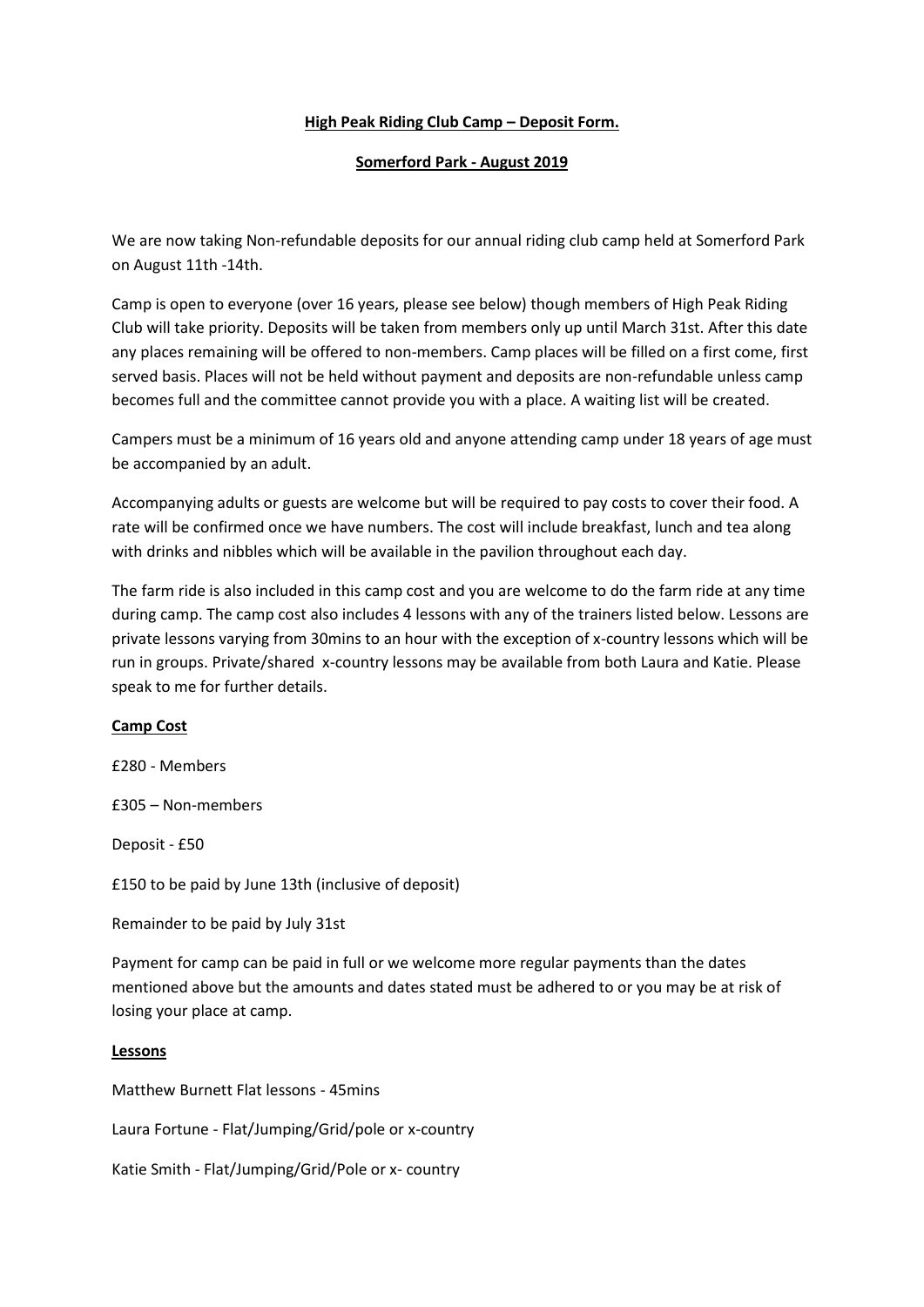Payment can be made by BACS, Paypal, Cash or Cheque (made Payable to High Peak Riding Club).

The form below must also accompany all payment methods. This can be emailed to

highpeakridingclubpaypal@gmail.com posted or given to Lizzie Windsor

Forms can also be found in the café at Hargate Hill Equestrian Centre.

Paypal Payment to - [Highpeakridingclubpaypal@gmail.com](mailto:Highpeakridingclubpaypal@gmail.com) (friends and family only)

BACS – Sort Code 08-92-99 Account No 65517363

Please remember your riding hat MUST be up to the current standard for you to ride at camp andyou will require a body protector and non-fixed peak riding hat for x-country.